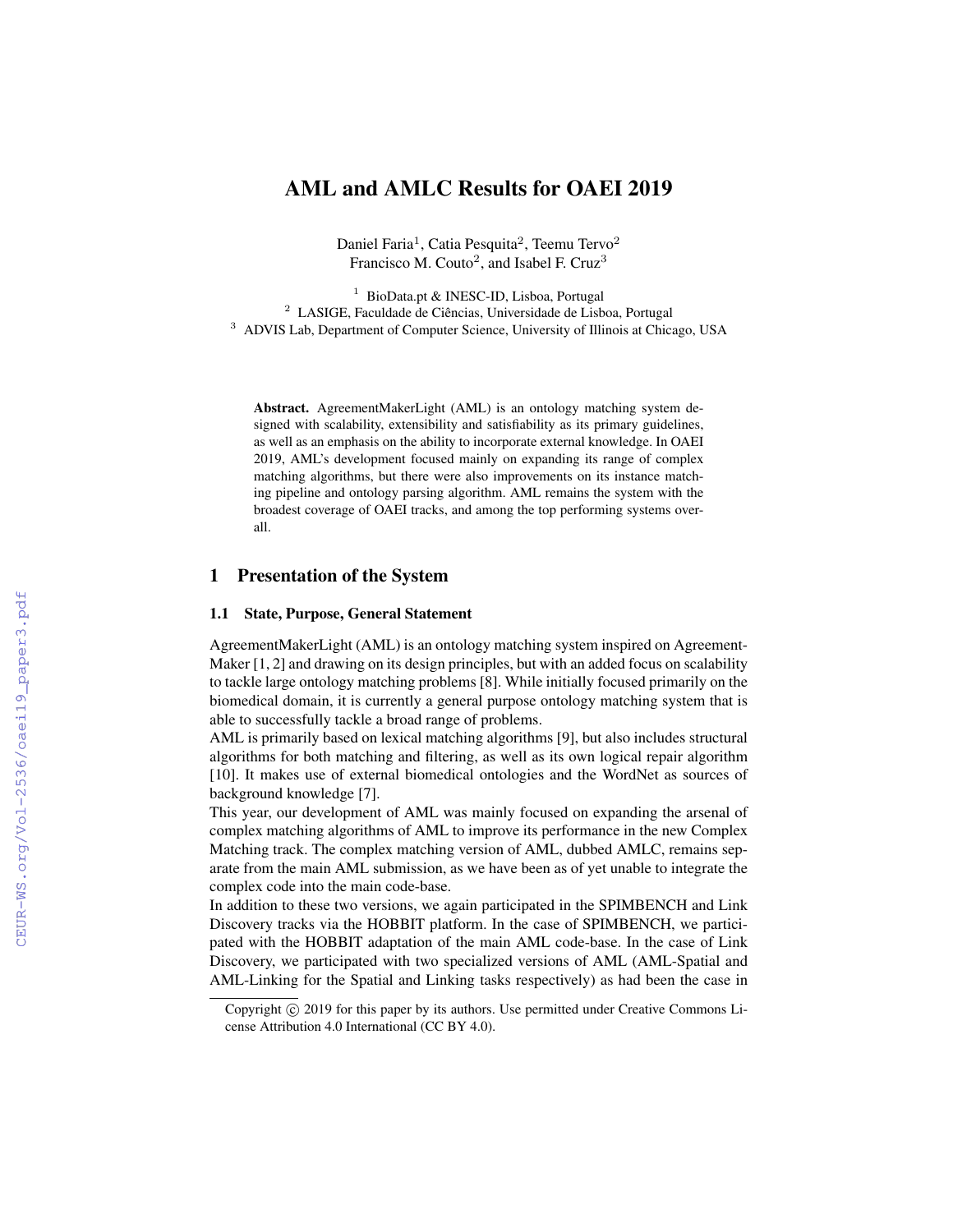OAEI 2017 and 2018, due to the unique characteristics of these matching tasks and to the unavailability of the TBox assertions in the HOBBIT datasets.

#### 1.2 Specific Techniques Used

This section describes only the features of AML that are new for the OAEI 2019. It also describes AMLC, a variant of AML tailored to complex matching. For further information on AML's simple matching strategy, please consult AML's original paper [8] as well as the AML OAEI results publications of the last four editions [4, 5, 3, 6].

#### 1.2.1 AML

#### *Ontology Parsing*

We made a few extensions to AML's ontology parser to enable it to infer the types of ontology properties declared only as rdf:property (which the OWL API interprets as annotation properties by default). There were critical to correctly interpret and match the datasets for the Knowledge Graph track.

### *Instance Matching*

We refined AML's instance matching pipeline to more adequately distinguish between cases where lexical matching should be the primary strategy complemented by propertybased matching, and cases where property-based matching should be the primary strategy, by using the ratios of labels per instances and property values per instances as deciding factors. These improvements were critical to AML's effectiveness on the Knowledge Graph track.

#### 1.2.2 AMLC

For the complex matching track, we developed algorithms to tackle additional types of EDOAL mappings, namely mappings involving union class constructs. Furthermore, we refined the Attribute Occurrence Restrictions and Attribute Domain Restrictions algorithms developed last year to take into account instance data when available.

These changes allowed AML to match ontologies from the GeoLink dataset, in addition to those from the Conference dataset.

#### 1.3 Adaptations made for the evaluation

As was the case last year, the Link Discovery submissions of AML are adapted to these particular tasks and datasets, as their specificities (namely the absence of a Tbox) demand a dedicated submission. The same is also true to some extent of AML's Complex Matching submission.

As usual, our submission included precomputed dictionaries with translations, to circumvent Microsoft® Translator's query limit.

#### 1.4 Link to the system and parameters file

AML is an open source ontology matching system and is available through GitHub: https://github.com/AgreementMakerLight.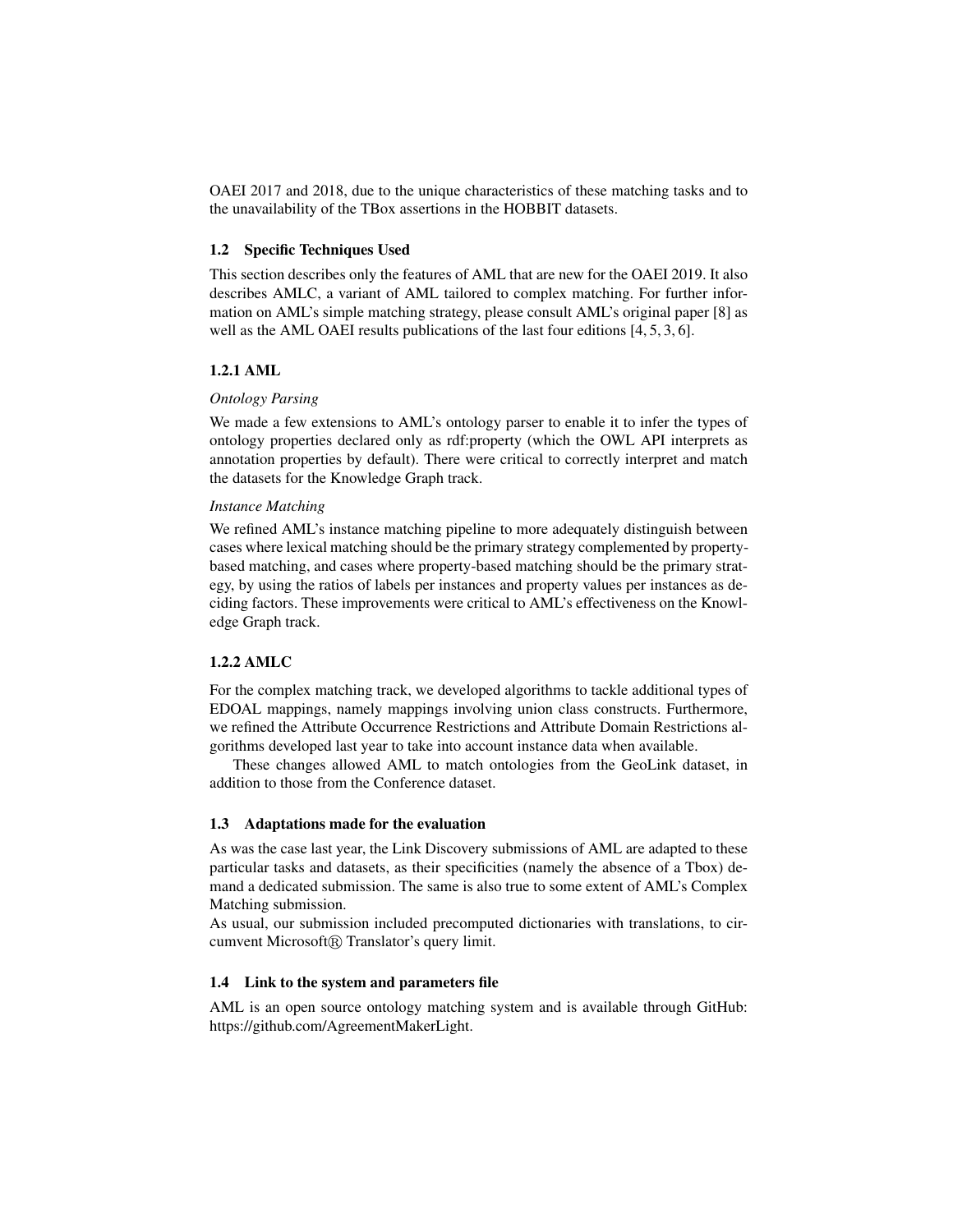## 2 Results

#### 2.1 Anatomy

AML's result was the same as in previous years, with 95% precision, 93.6% recall, 94.3% F-measure, and 83.2% recall++. It remains the best ranking system in this track by both F-measure and recall++.

#### 2.2 Conference

AML's result was exactly the same as in recent years, with 74% F-measure according to the full reference alignment 1, 70% F-measure according to the extended reference alignment 2, 78% F-measure according to the discrete uncertain reference alignment, and 77% according to the continuous one. It remains the best ranking system in this track or tied for best by F-measure according to 4 of the 5 sets of reference alignments available. It ranks second by F-measure on the violation free version of reference alignment 2, as enforcing the removal of conservativity violations can produce undesired practical effects that are not aligned with AML's guiding principles, so our repair algorithm does not take them into account.

### 2.3 Multifarm

AML's results were similar to last year, ranking first with 45% F-measure in the different ontologies modality, but second with only 27% F-measure in the same ontologies modality. We are still unsure as to why AML performs worse in the same ontologies modality.

#### 2.4 Complex Matching

AMLC was configured only for the Conference and Geolink datasets. It also produced results in the Hydrography dataset, but these were expectedly mediocre.

On the conference dataset, AMLC was the only system to participate in the non-populated version (using the simple reference alignment as input). It improved its recall in relation to last year (37% versus 25%) but this came at the expense of precision and so resulted in an identical F-measure of 34%. On the populated version, it had the highest range of coverage (query F-measure) with 46-50%.

On the GeoLink dataset, AMLC obtained a comparably modest F-measure of 32% (the top system had 60%).

### 2.5 Interactive Matching

AML had an identical performance to last year, as no changes were made to its interactive algorithms. It remains the system with the best F-measure in both the Anatomy and Conference datasets across all error rates (though it also has the best non-interactive F-measure in these datasets).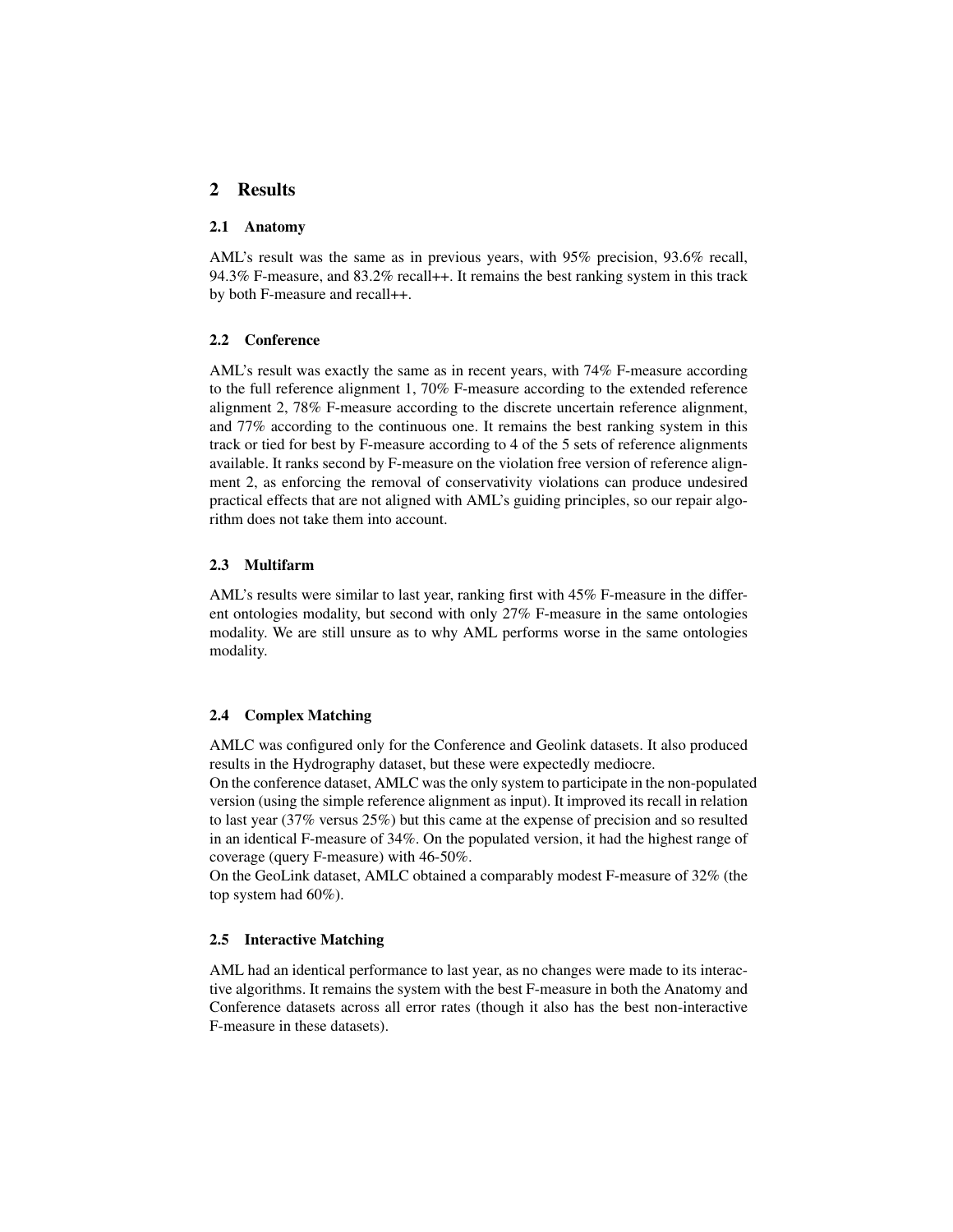### 2.6 Large Biomedical Ontologies

AML had an F-measure of 93.3% in FMA-NCI small, 84.1% in FMA-NCI whole, 83.5% in FMA-SNOMED small, 69.7% in FMA-SNOMED whole, 81.8% in SNOMED-NCI small and 76.5% in SNOMED-NCI whole. In comparison with last year, its performance decreased in all large tasks, due to the erroneous addition of an imprecise matching algorithm in the matching pipeline when testing new configurations. Despite this, it remains the best performing system in five of the six tasks.

### 2.7 Disease and Phenotype

AML generated 2029 mappings in the HP-MP task, 330 of which were unique. It ranked third by F-measure according to the 3-vote silver standard, but this does not necessarily reflect its actual performance, as the unique mappings were not evaluated. If half of AML's unique mappings were proven correct, which is highly likely given the high precision AML obtains in other biomedical tasks, it would rank first in F-measure. In the DOID-ORDO task, it generated by far the most mappings (4781) and the most unique mappings (2342), and as a result had a relatively low F-measure according to the 3-vote silver standard (65.1%). Again, assessing the correctness of the unique mappings would be essential to gauge AML's true performance.

#### 2.8 Biodiversity and Ecology

AML obtained the highest F-measure in both datasets, with 78.8% in the FLOPO-PTO task and 80.8% in the ENVO-SWEET task. It ranked first in recall and produced both the most mappings and the most unique mappings.

#### 2.9 SPIMBENCH

AML obtained the same results as last year, with an F-measure of 86%, ranking third by F-measure.

#### 2.10 Link Discovery

As in previous years, AML produced a perfect result (100% F-measure) in the Linking and all the Spatial tasks. It was among the most efficient systems in the later, and the only system participating in the former.

#### 2.11 Knowledge Graph

AML was able to complete only four of the five tasks due to an unforeseen timeout in the largest task (which it had been able to carry out in testing). It produced an average F-measure of only 70% if the missing task is counted as zero, but of 88% when it is ignored. In fact, it ranked either first or second in F-measure in all the four tasks it completed.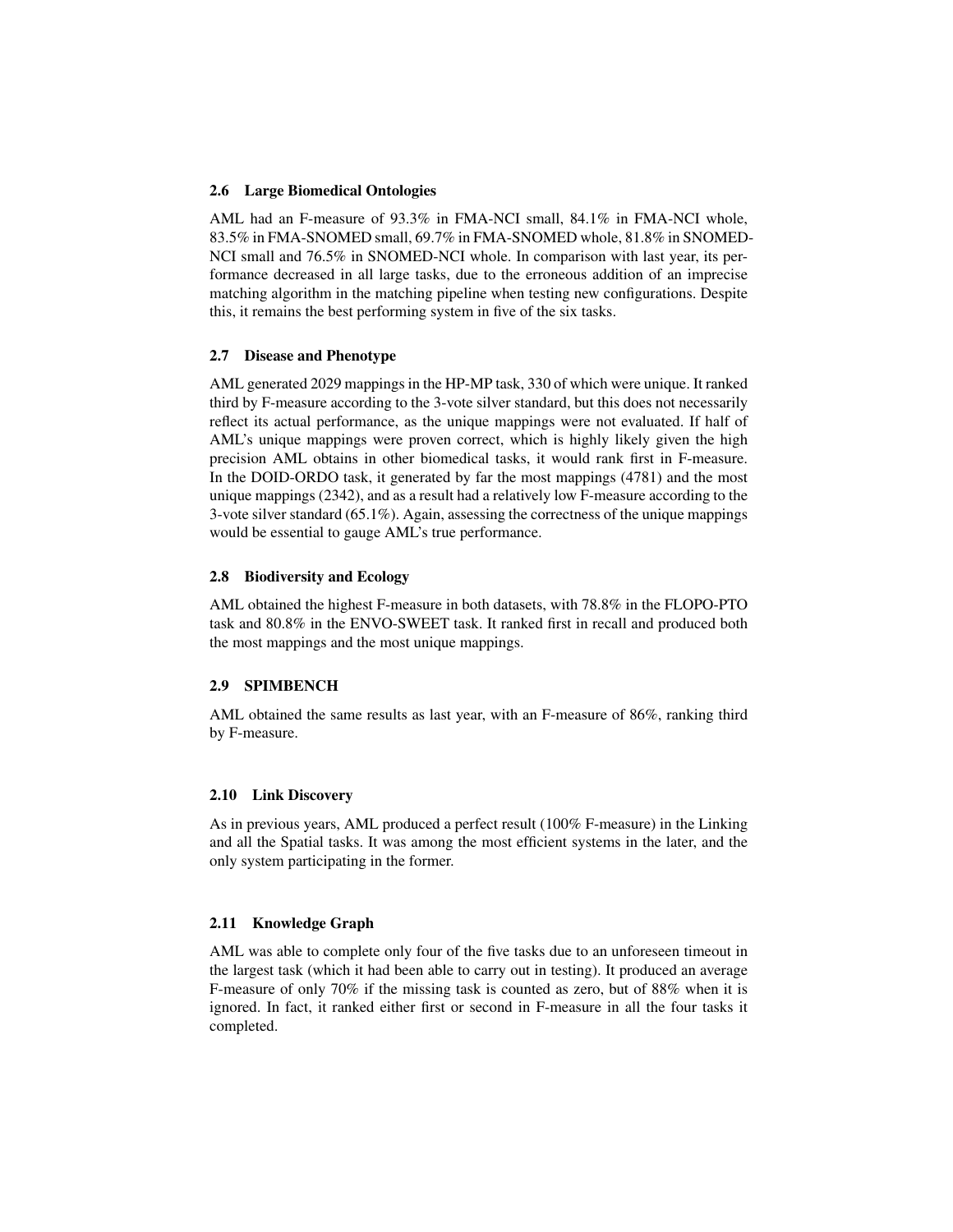# 3 General comments

#### 3.1 Comments on the results

This year, AML was again the system that tackled the most OAEI tracks and datasets, maintaining its status as one of the broadest and best performing matching systems available to the community.

However, unlike AML's performance in traditional (simple) matching tracks, there is clearly room for improvement for AML in complex matching, as it had modest Fmeasures. We will strive to refine and improve AML's complex matching pipeline and contribute to the development of this branch of ontology matching.

#### 3.2 Comments on the OAEI test cases

We once again laud the efforts of the organizers of both returning and especially new tracks, as the effort involved in organizing them cannot be overstated.

Nevertheless, we must again comment on the unsatisfactory evaluation in the Disease and Phenotype track by means of silver standards generated from the alignments produced by the participating systems via voting. We understand the effort required to build a manually curated reference alignment, but we believe that it is paramount to invest in it, in order to enable a proper evaluation of matching systems.

### 4 Conclusion

Like in recent years, AML was the matching system that participated in the most OAEI tracks and datasets, and it was among the top performing systems in most of them. AML's performance did not improve in any of the long-standing OAEI tracks, as most of our development effort went into tackling new challenges and extending the range of AML. We improved substantially our results in the knowledge graph track in comparison with last year, thanks to the extensions to AML's ontology parsing algorithm and its instance matching pipeline. We were also able to extend AML's complex matching algorithm portfolio, but despite this, AML complex matching performance requires further improvement. We will continue to invest in addressing this aspect of ontology matching in the near future

### Acknowledgments

DF was funded by the EC H2020 grant 676559 ELIXIR-EXCELERATE and the Portuguese FCT Grant 22231 BioData.pt (co-financed by FEDER). CP and FMC were funded by the Portuguese FCT through the LASIGE Research Unit (UID/CEC/00408/2019). FMC was also funded by PTDC/CCI-BIO/28685/2017. CP was also funded by FCT (PTDC/EEI-ESS/4633/2014). The research of IFC and BSB was partially funded by NSF awards CCF-1934915, CNS-1646395, III-1618126, CCF-1331800, and III-1213013, and by NIGMS-NIH award R01GM125943.